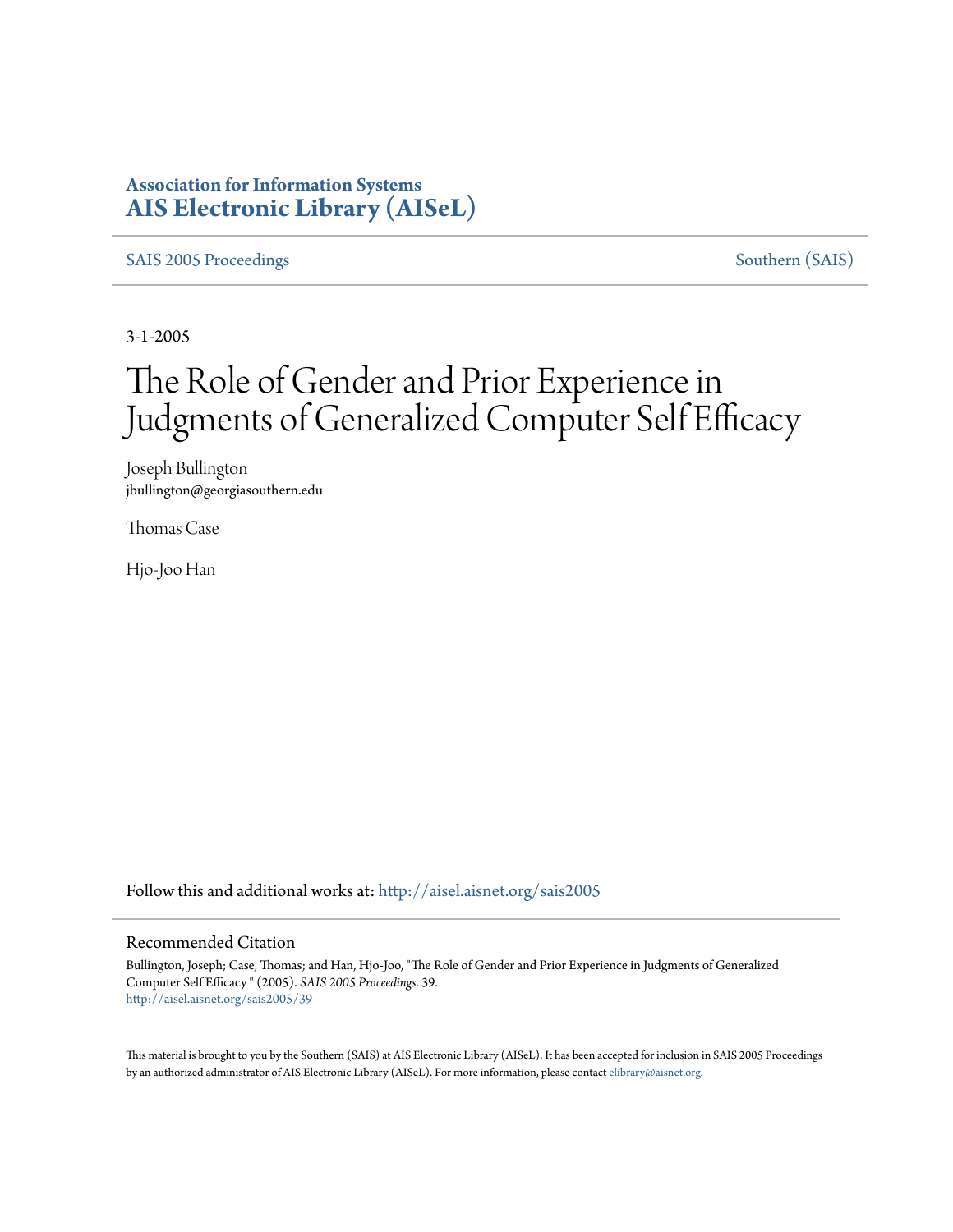# **THE ROLE OF GENDER AND PRIOR EXPERIENCE IN JUDGMENTS OF GENERALIZED COMPUTER SELF-EFFICACY**

**Joseph Bullington Georgia Southern University**  [jbullington@georgiasouthern.edu](mailto:cvanslyke@bus.ucf.edu)

**Thomas Case Georgia Southern University**  tcase@georgiasouthern.edu

**Hjo-Joo Han Georgia Southern University**  [hhan@georgiasouthern.edu](mailto:cvanslyke@bus.ucf.edu)

### **Abstract**

*Computer self-efficacy is frequently used as an explanatory variable in software training and technology acceptance investigations. It has been frequently used to predict training and learning outcomes and some investigations have examined the malleability of computer self-efficacy in response to positive and negative training experiences. Computer self-efficacy models identify prior experience with computers as an important determinant of self-efficacy judgments; however, few studies have systematically examined this. Gender and frequency of computer use have been identified as other predictors of generalized computer self-efficacy. In this investigation, proficiency ratings on nineteen dimensions of computer knowledge are used to measure prior experience/knowledge of computers. These were collected from more than 300 university students at the same time that they completed an online generalized computer self-efficacy scale. This data is used to test two predictions: 1) that greater prior experience with computers is directly related to higher computer self-efficacy scores and 2) that for comparable levels of prior*  experience/knowledge, males will have higher self-efficacy scores than females. Preliminary results provide support *for the first prediction but not the second. Initial results also suggest that less common types of prior experience/knowledge are especially important to self-efficacy judgments*.

**Keywords:** Computer self-efficacy, computer skill levels, gender differences

### **Introduction**

Computer self-efficacy has emerged in recent years as an important explanatory variable in studies of the effectiveness of software training programs (Campeau and Higgins, 1995). Originally developed in Cognitive Social Learning Theory (Bandura, 1986), the construct, with reference to computing, refers to an individual judgment of one's capability to use a computer (Marakas, Yi, and Johnson, 1998).

In recent years, some researchers have divided the construct of computer self-efficacy in two. Generalized Computer Self-Efficacy (GCSE) refers to an individual's judgment of efficacy across multiple computer application domains, and is associated with a lifetime of computing experiences (Marakas, Yi, and Johnson, 1998). Task Specific Computer Self-Efficacy (SCSE), on the other hand, refers to an individual's perception of efficacy in performing specific tasks within the larger general computing domain (Marakas, Yi, and Johnson, 1998), for instance, perception of one's skill level with respect to an individual software package. In the present research, the primary source of hypotheses will be GCSE, and its value as an explanatory variable. Self-reported proficiency levels for a variety of computer applications will be measured (see Appendix 1 for examples).

While the explanation of training outcomes (e.g., Hartzel, 2003; Quinonez and Guthrie, 2002), and the development of explanatory models (e.g., Campeau and Higgins, 1995; Gist and Mitchell, 1992; Johnson, 1998; Marakas, Li, and Johnson, 1998) for these outcomes have been the most popular topics within this research area, there is room for further research into the factors that contribute to the development of one's perceptions of computer self-efficacy.

*Proceedings of the 2005 Southern Association of Information Systems Conference* 208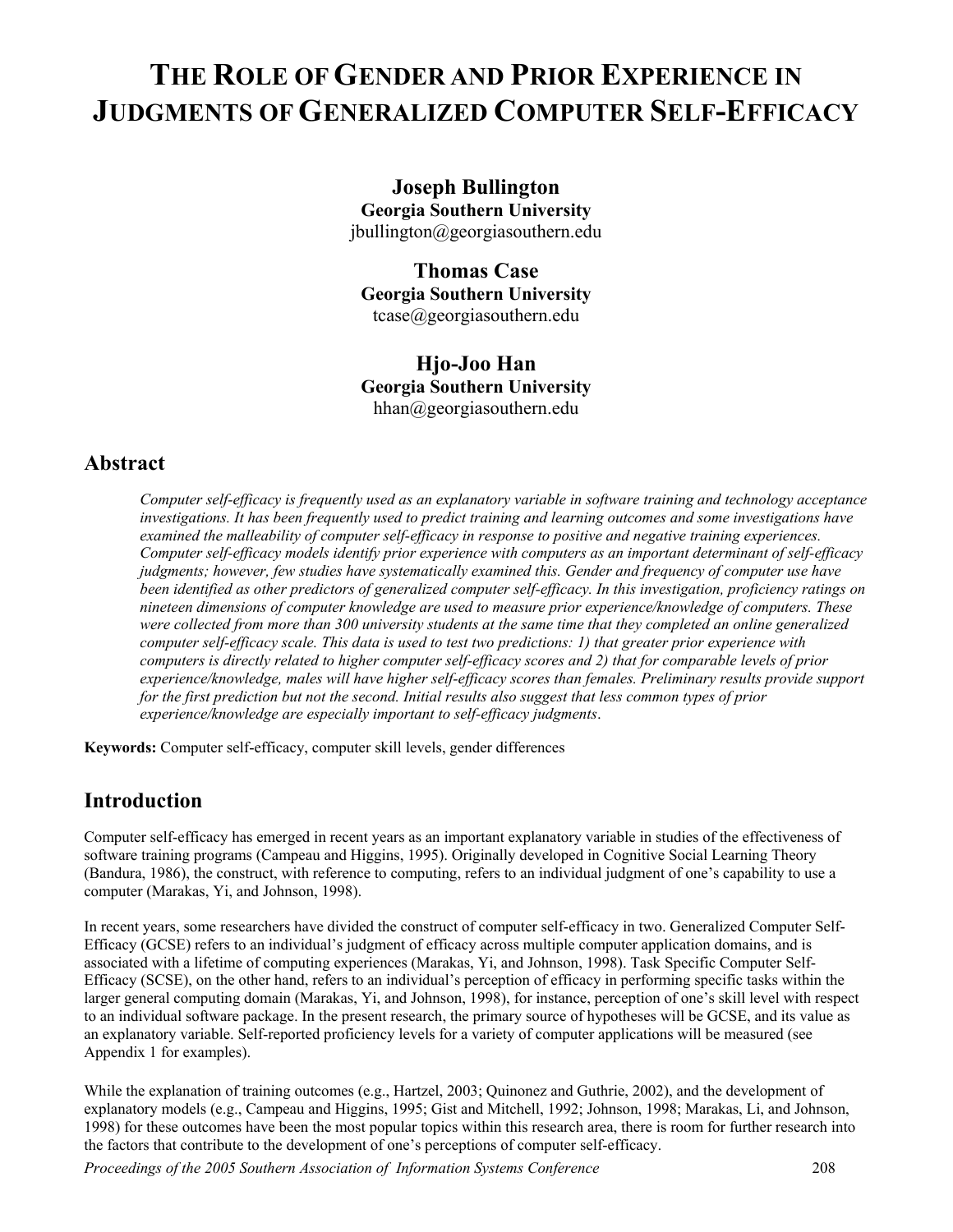## **Background**

Campeau and Higgins (1995), in their original model of computer self-efficacy, suggested that prior experience with computers plays a critical role in self-efficacy judgments. Henry and Stone (1995) found that providing opportunities for users to gain experience using a computer system had a positive effect on their computer self-efficacy and that initial negative impressions of the system can be very hard to reverse with subsequent training. This relationship has been empirically demonstrated in studies of computer use by teacher education students (Albion, 2001), in the effectiveness of computer based training in a general university population (Quinonez and Guthrie, 2002), and in the training and use of an individual software package in MBA students (Hartzel, 2003).

A second factor contributing to individual perceptions of self-efficacy is gender. While past research has suggested differences among men and women in their self-efficacy ratings, with men more likely to rate themselves higher than women (Busch, 1995; Murphy, Coover, and Owen, 1989; Quinonez and Guthrie, 2002), this has usually been the case only in those who rated their computer skills as moderate to advanced. In addition to these factors management support and ease of use have been observed to have a significant positive impact on the end-user's sense of computer self-efficacy (Henry and Stone, 1995).

The present study will build on the previously cited research to examine the role of two antecedent variables of perceptions of computer self-efficacy, prior experience and gender, in a general university population. Specifically, 1) those with greater amounts of prior experience are expected to score significantly higher on a measure of computer self-efficacy, and 2) for comparable levels of prior experience, males will have significantly higher scores on a measure of computer self-efficacy than females.

## **Methodology**

### *Participants*

The online questionnaire constructed for this study was available to undergraduate students enrolled in four different sections of IS-related courses at a regional university in the southeastern United States during Fall Semester. Over 200 students participated in this investigation. The IS courses were instructed by three professors using WebCT to supplement traditional course activities. All student participant were familiar with WebCT the questionnaires were available to them online throughout much of the semester using WebCT's survey feature. This survey allows enabled students to read and submit answer the questions online. Extra credit was offered to students as an incentive for participation.

### *Structure of Questionnaire*

The online survey in this investigation consisted of 56 items. Most of the items were part of a widely used generalized computer self-efficacy scale. Nineteen items on the questionnaire consisted of items from the Beginning CODE 77 rubrics (Johnson, 2002). These items asked students to provide a rating of their proficiency levels on each of 19 dimensions of computer knowledge and use. Appendix A provides examples of the items used to measure the students' prior computer knowledge/experience.

# **Preliminary Results**

The results reported in this section are preliminary. The statistical analyses described below were performed on 198 responses for students enrolled in two sections of an introductory computing course taught by one instructor. The students in this course were predominantly freshmen and sophomores. Data was all collected from students enrolled in two sections of junior-senior level MIS courses; their data was not available at the time these preliminary analyses were performed.

A composite prior experience/knowledge score was calculated by summing the student's knowledge/proficiency level ratings on each of the 19 dimensions (rubrics). The median composite score was 50 and respondents with scores less than or equal to 50 were categorized as being low in overall prior computer knowledge/proficiency while those with scores above the median were categorized as being high in prior computer/knowledge proficiency. A generalized self-efficacy total score was also calculated for each student.

A one-way ANOVA was used to test the first prediction -- that students with high levels of prior computer knowledge/proficiency would be higher in expressed generalized self-efficacy than students with low levels of prior computer knowledge/proficiency. The test statistic  $[F(1,196) = 60.13]$  was highly significant (p < .001) thereby providing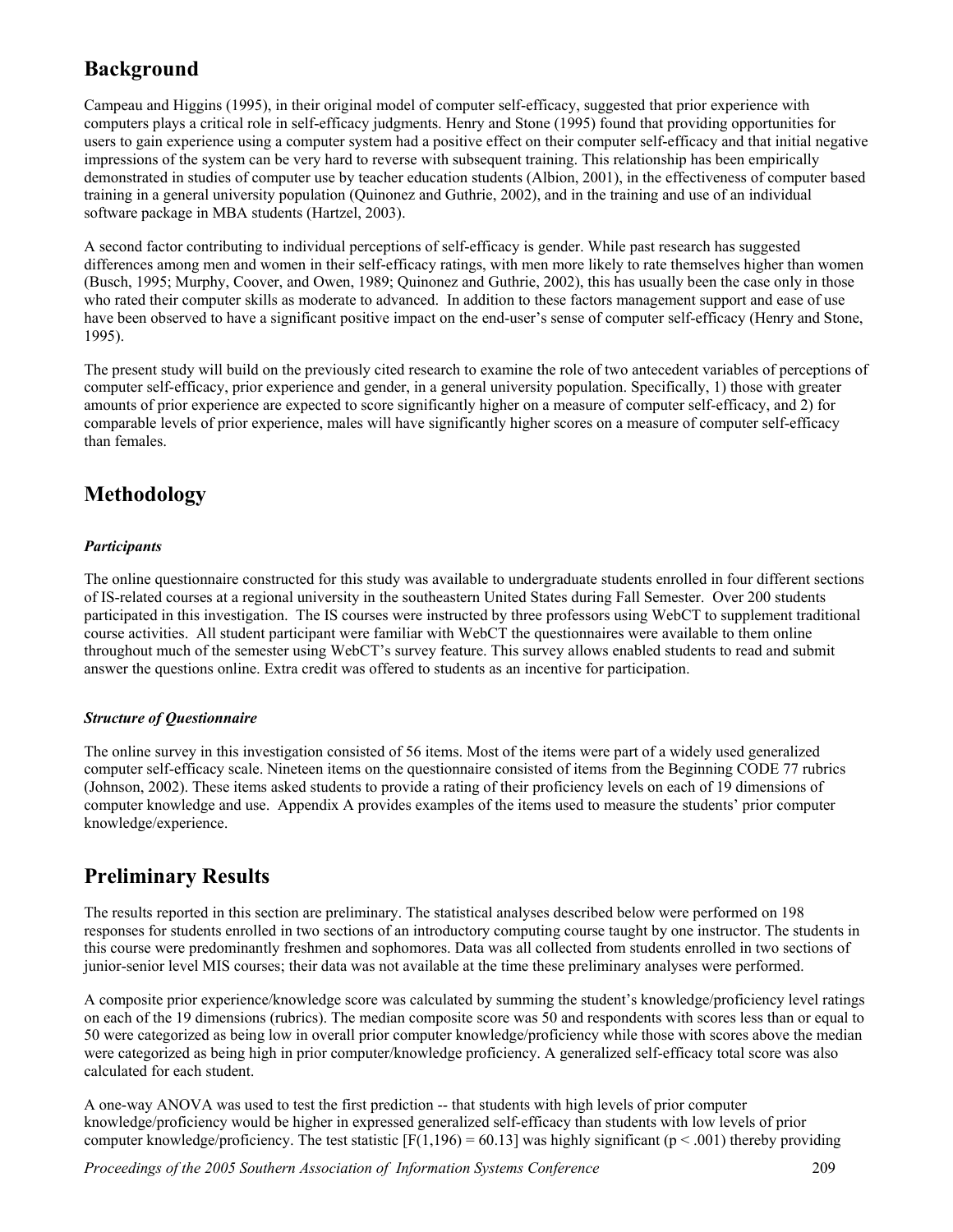support for this prediction. Students with high levels of prior computer knowledge/proficiency  $(n=94)$  had a significantly higher mean self-efficacy score (147.81) than students with low levels of prior computer knowledge/proficiency (mean =  $124.6$ ; n = 104).

The second prediction (that given comparable levels of prior knowledge/proficiency, males would have greater expressed self-efficacy than females) was tested via two one-way ANOVAs: one for students with composite prior experience/knowledge scores at or below the median and a second for the set of students with composite prior experience/knowledge scores above the median. Neither test statistic was significant. Hence, no support was found for the second prediction in the preliminary analyses.

Two regression analyses were performed to get a preliminary assessment of the main aspects of prior computer experience/knowledge that drive self-efficacy expressions. Both used the generalized self-efficacy total score as the dependent measure. The first regression employed several classification variables as predictors: student age, computer experience (from 1= one to 5=extensive), computer ownership (yes, no), prior computer training (yes, no), and access to a computer beyond outside of college or work (yes, no). The resultant regression model was highly significant  $[F(1,196) =$ 18.65;  $p \le 0.001$  and yielded an R of .61 and a R Square of .37. Computer experience was the only significant predictor in the model  $[t(1, 191) = 9.64; p < .001$ ; beta value = .593]. This suggests that overall experience with computers is more important to expressed self-efficacy than computer ownership, prior computer training, computer access, and student age.

The second regression employed the 19 computer knowledge/proficiency dimensions (rubrics) as predictors. The resultant regression model was highly significant  $[F(17, 180) = 13.53; p < .001]$  and yielded an R of .744 and a R Square of .561. Five of the computer knowledge/proficiency dimensions were found to be significant predictors. These are summarized in Table 1.

| Knowledge/proficiency dimension | Beta |      | $\prec$ |
|---------------------------------|------|------|---------|
| Basic computer operation        | .228 | 3.75 | .001    |
| File management                 | .120 | 2.40 | .05     |
| Graphics and digital image use  | .191 | 2.78 | .01     |
| Network and Internet use        | .170 | 2.71 | .01     |
| Computer Ethics issues          | .136 | 2.17 | .05     |

 **Table 1: Significant Predictors of Expressed Self-Efficacy** 

It is interesting to note the absence of widely used office (word processing, spreadsheets, databases) and communication applications (e-mail and WWW) in the list of significant predictors. While these are the applications that students, especially freshmen and sophomores, typically have the most experience with, they do not seem to systematically contribute to generalized computer self-efficacy.

## **Potential Contributions and Future Directions**

Computer task performance in today's workforce is a major contributor to end-user productivity. Computer self-efficacy is widely viewed as an important predictor of computer task performance. This investigation sheds some light on the degree of consistency between pre-existing proficiency/skill levels (as measured by this subset of the Beginning CODE 77 rubrics (Johnson, 2002) and student confidence in their computer skills (as measured by the generalized computer self-efficacy scale). Our preliminary results suggest that prior knowledge of and experience with computers contributes to computer selfefficacy judgments. However, our preliminary results fail to replicate previous findings (e.g. Busch, 1995; Murphy, Coover, and Owen, 1989; Quinonez and Guthrie, 2002) that given comparable levels of computer experience and backgrounds, males are more likely than female to have high self-efficacy scores. Perhaps, with the passage of time, gender differences in computer self-efficacy have dissipated.

*Proceedings of the 2005 Southern Association of Information Systems Conference* 210 Our preliminary results suggest that extent of prior computer use, knowledge of basic computer operations, file management proficiency, proficiency in graphics and digital image use, network and Internet use, and knowledge of computer ethics issues are some of the most important aspects of prior computer experience/knowledge that contribute to generalized self-efficacy judgments regardless of gender. It is notable that several of these are examples of computer experience/knowledge that are less common (ordinary) than is experience with office and communication applications. Perhaps, with the passage of time,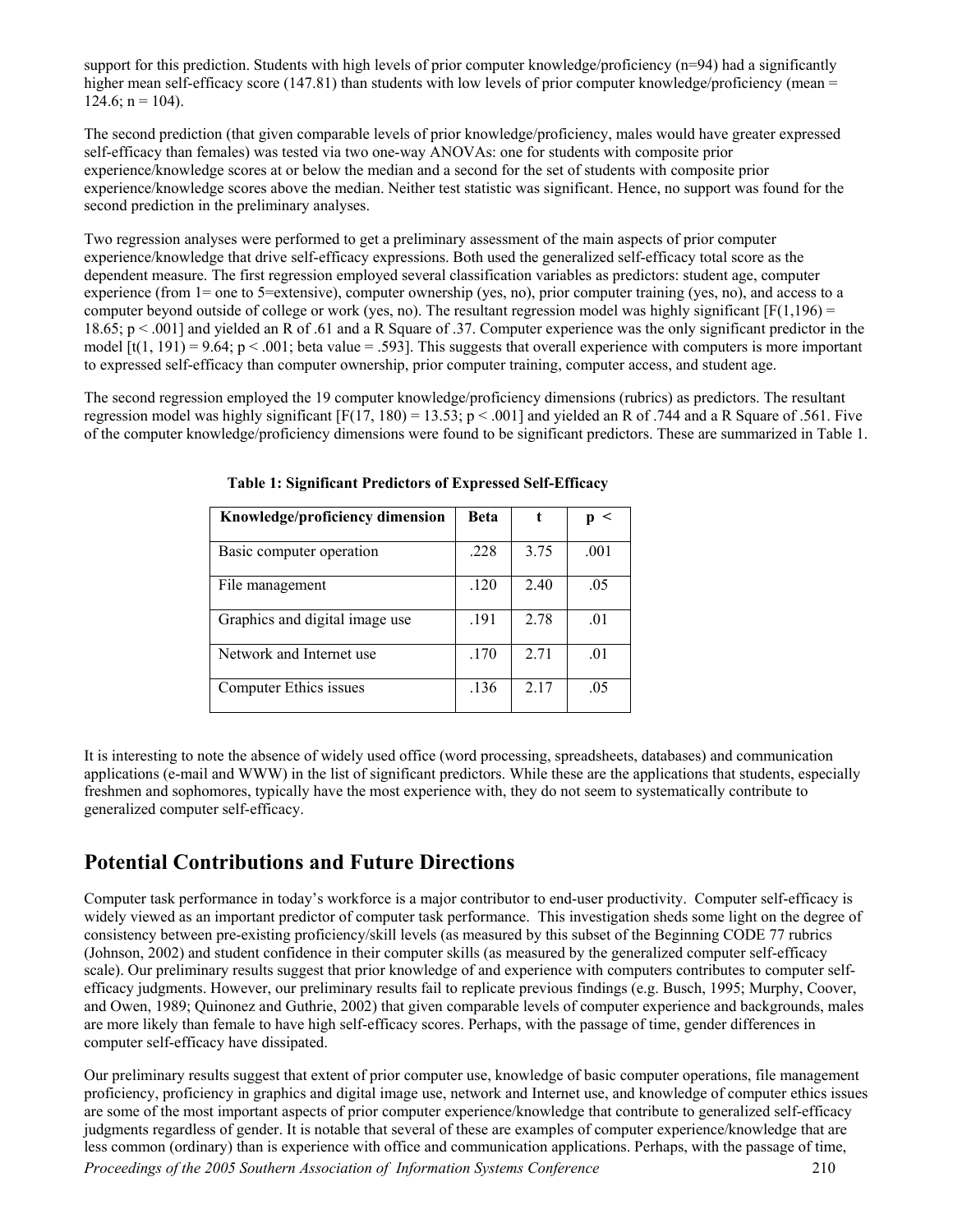less common/ordinary computing knowledge/experiences have emerged as important determinants of generalized selfefficacy judgments. Such experiences may be those that set one's level of computer competency apart from that other computer users, especially when peers are almost universally proficient in office (word processing, spreadsheet, and presentation graphics) applications and communication applications (e-mail, Web browsers, instant messaging, etc.)

The robustness of these findings will be observed when the statistical analyses reported in the Preliminary Results section are repeated on the complete data set (the combination of the data sets for the students in the classes of all three of the instructors). The student data to be added to the set used for the preliminary analyses come from courses that are predominantly populated by juniors and seniors. The addition of data from such students, who may have more years of computer experience and greater experience/proficiency with applications such as Excel, could result in a different mix of self-efficacy predictors than those reported here. However, if the pattern of results does not change when data from these students is added, there will be stronger evidence for the notion that less common computer knowledge/experience play a greater role in self-efficacy judgments than does computer knowledge/experience that is commonplace. Such a finding is certain to trigger future investigations focused on the antecedents of self-efficacy judgments.

The use of Johnson's CODE 77 rubrics to measure prior knowledge and skill levels is another potential contribution of this investigation. Three examples of the rubrics used in this investigation are reproduced in Appendix A. Their content/format suggests that these rubrics might be valuably employed by IS researchers and educators in a variety of model driven and/or curricular-oriented investigations.

### **References**

- Albion, P.R. (2001). Some factors in the development of self-efficacy beliefs for computer use among teacher education students. *Journal of Technology and Teacher Education*, 9, 321-347.
- Bandura, A. (1986). Social foundations of thought and language. Englewood Cliffs, NJ: Prentice-Hall.
- Busch, T. (1995). Gender differences in self-efficacy and attitudes toward computers. *Journal of Educational Computing Research*, 12, 147-158.
- Campeau, D.R., & Higgins, C.A. (1995). Computer self-efficacy: Development of a measure and initial test. *MIS Quarterly*, 19, 189-211.
- Gist, M.E. (1992). Self-efficacy: A theoretical analysis of its determinants and malleability. *Academy of Management Review*, 17, 183-211.
- Hartzel, K. (2001). How self-efficacy and gender issues affect software adoption and use. *Communications of the ACM*, 46, 167-171.
- Johnson, D. (2002). *The Indispensible Teacher's Guide to Computer Skills (Second Edition).*New York: Linworth Publishing.
- Johnson, R.D. (1998). Development of computer skills: Revisiting the role of computer self-efficacy and behavioral modeling. *Americas Conference on Information Systems 1998*, University of Maryland. 674-675.
- Marakas, G.M., Yi, M.Y., & Johnson, R.D. (1998). The multilevel construct of computer self-efficacy: Toward clarification of the construct and an integrative framework for research. *Information Systems Research*, 9, 126-163.
- Marakas, G.M., Yi, M.Y., & Johnson, R.D. (1998). The multilevel construct of computer self-efficacy: An empirical investigation at the general and task-specific levels. 471-473.
- Murphy, C.A., Coover, D., & Owen, S.V. (1989). Development and validation of the computer self-efficacy scale. *Educational and Psychological Measurement*, 49, 893-899.
- Henry, J. W., & Stone, R. W. (1995). Computer self-efficacy and outcome expectancy: the effects on the end-user's job satisfaction. *ACM SIGCPR Computer Personnel archive*, 16 (4), 15-34.
- Quinonez, R.E., & Guthrie, R. (2002). Computer based training, computer self-efficacy, and beginning computing. *Eighth American Conference on Information Systems*, 790-795.